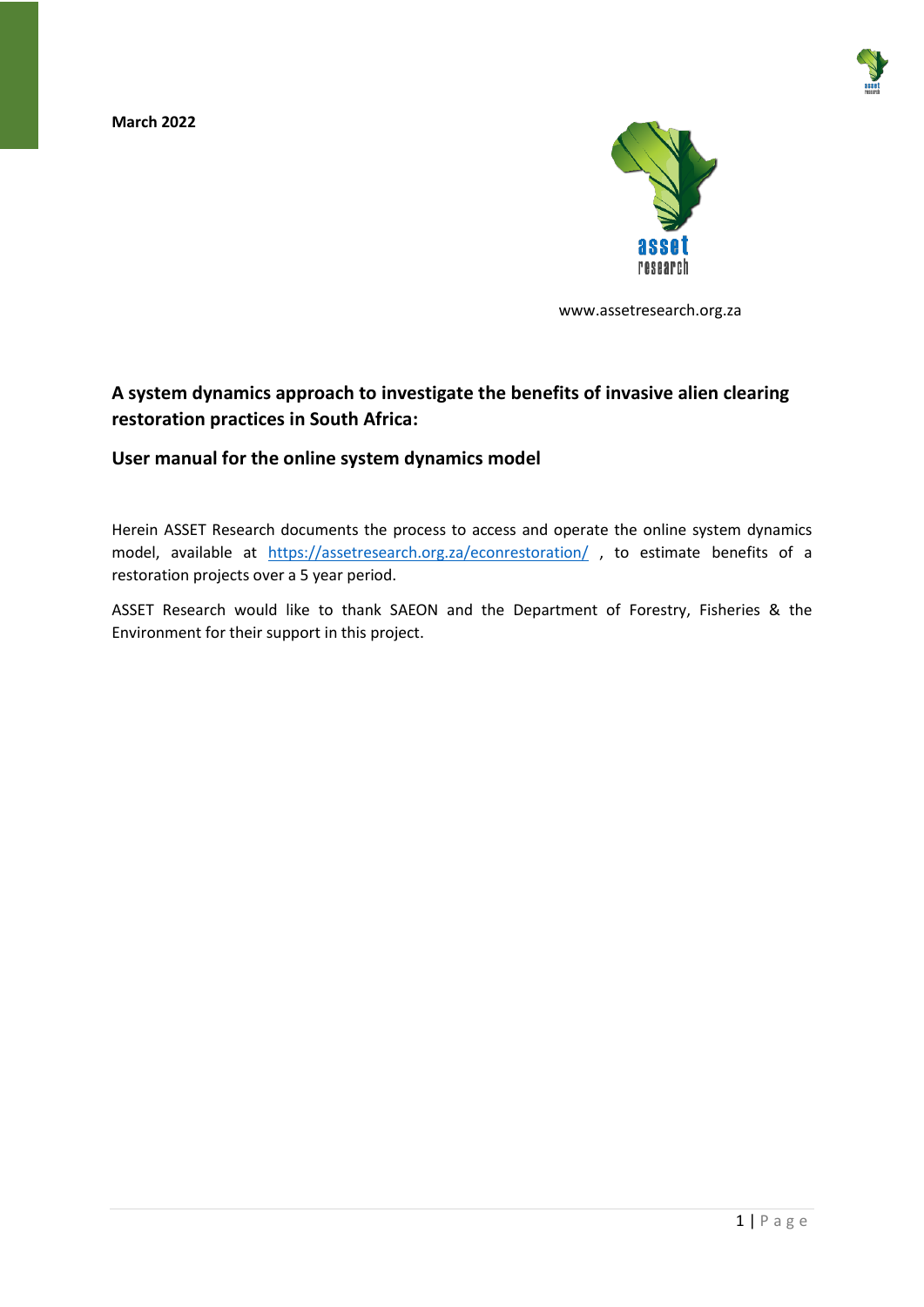

## Contents

| $2^{\circ}$    |     |     |  |  |  |
|----------------|-----|-----|--|--|--|
| $\overline{3}$ |     |     |  |  |  |
|                | 3.1 |     |  |  |  |
|                | 3.2 |     |  |  |  |
|                | 3.3 |     |  |  |  |
| 4              |     |     |  |  |  |
|                | 4.1 |     |  |  |  |
|                |     | 4.2 |  |  |  |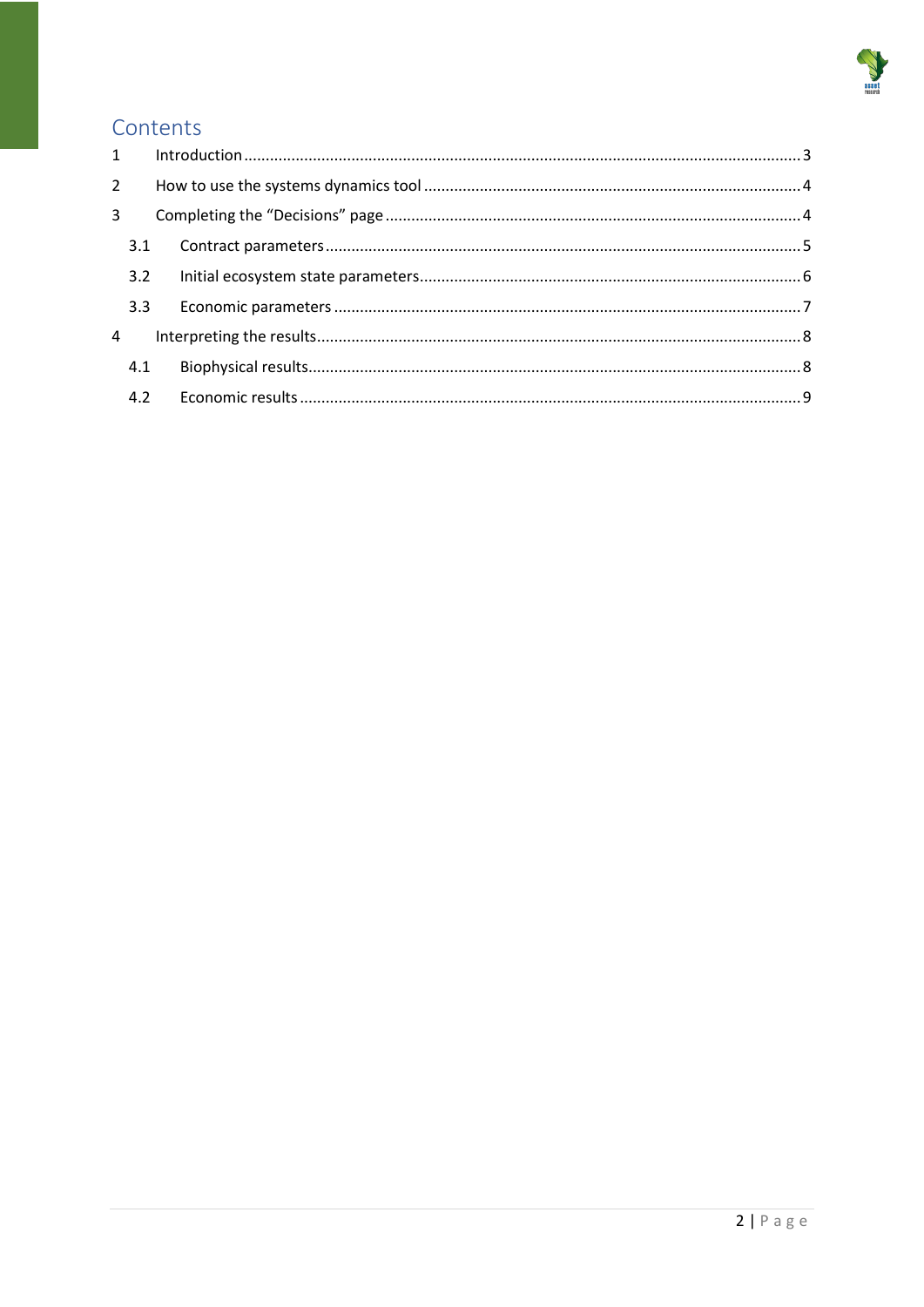

#### **A system dynamics approach to investigate the benefits of invasive alien clearing restoration practices in South Africa:**

#### **User manual for the online system dynamics model**

#### <span id="page-2-0"></span>1 Introduction

Ecological restoration is the process of repairing damaged ecosystems with the intention of bringing it back to a state that is self-sustainable and healthy. The need to restore degraded ecosystems now more vital than ever. Ecosystems are important not only for the natural beauty but for all the ecosystem services that provide services such as biodiversity conservation and water and food security.

One of the main challenges effecting the restoration of ecosystems are accessibility to knowledge and lack of financing. Even after entering the decade of ecological restoration, underinvestment in restoration still occurs due to difficulty in quantifying the cost and benefits of restoration as well as providing estimates of the risk of restoration failure or likelihood of restoration success. Restoration success is difficult to quantify due to non-linearity and unpredictability of ecosystems as well as the required length of observation required to establish success often outstripping most restoration project funding horizons. Interpretations of restoration success lie on a spectrum ranging from the extent to which an ecosystem is reset along its pre-disturbance ecological trajectory to the quantity of desirable socio-economic consequences, like ecosystem goods and benefits, produced as a result of restoration effort. To spite a variety of interpretations, there are relatively few quantifications of restoration success but it is usually calculated as increases in biodiversity and relative abundance measures.

In South Africa, restoration success is advocated as a state of ecosystem which maximizes ecosystem benefits by the removal of certain invasive alien plant (IAP) species. A large effort has been made to remove IAPs in South Africa as a means of reducing further degradation as well as minimizing the direct loss of ecosystem goods and services valued at over 100 billion rand per annum. The cost and benefits associated with this type of restoration varies by location, IAP composition and extent of invasion. Many restoration projects clear an area of IAP types and then return for a series of follow up clearing to remove regrowth until seedbanks are depleted.

Given the context provided above, the purpose of the development of this short term interactive model is to understand how investment into restoration projects as well as the process of invasive alien plant clearings effects the cost and benefits of restoration clearing over a fixed time frame (5 years). With the help of this model users will be able to simulate changes based on various restoration projects and be provided with some insight into the potential benefits and cost of that specific restoration project.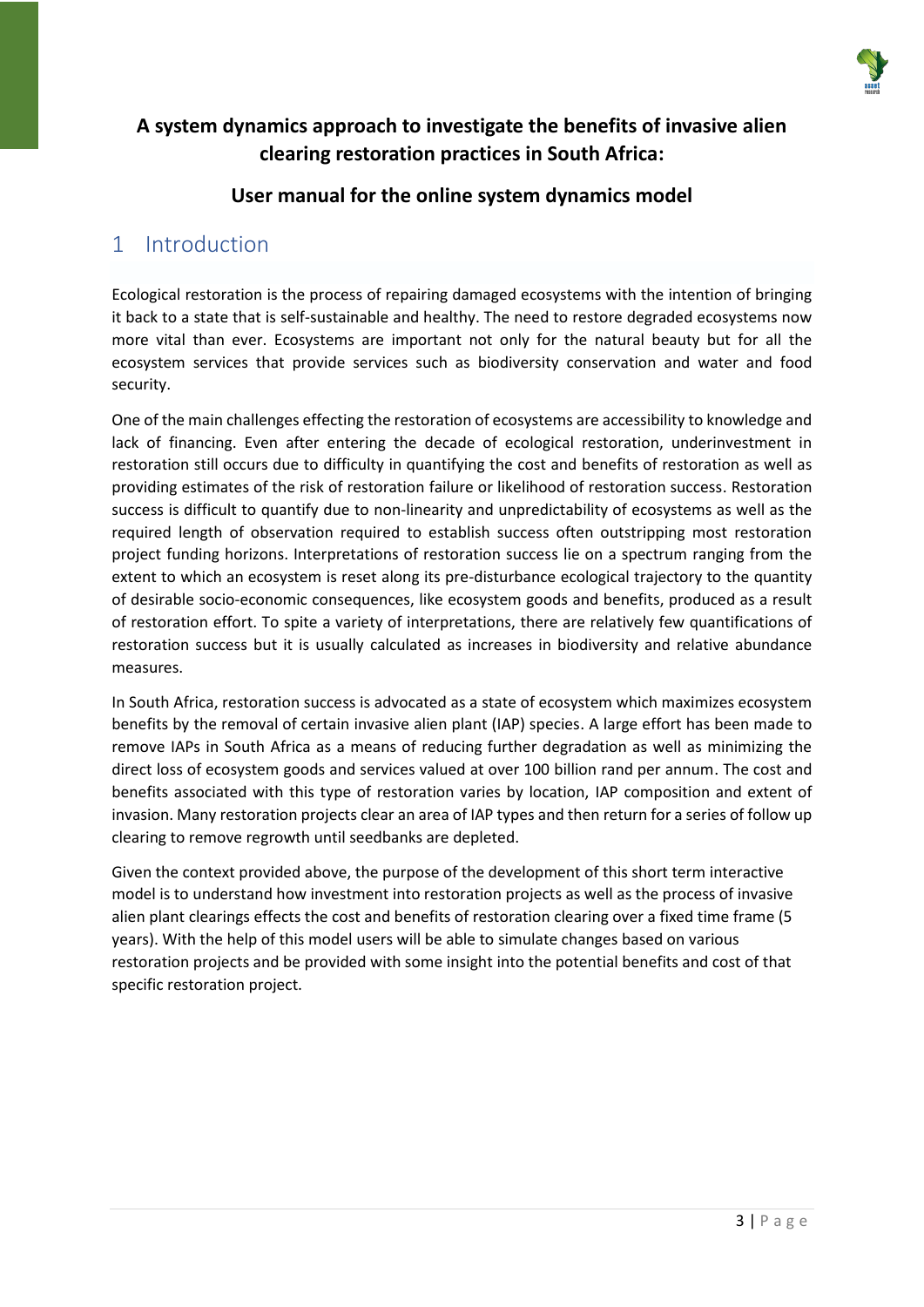

## <span id="page-3-0"></span>2 How to use the systems dynamics tool

Follow the instructions below to access and operate the model:

- 1. Visit the website: <https://assetresearch.org.za/interactive-restoration-models/>
- 2. Click the "System dynamics model for short term economics of restoration" button.
- 3. Complete the parameters on the "Decisions" page. (Use the information buttons when unsure about the exact information needed.)
- 4. Simulate the model.
- 5. Evaluate the results.

## <span id="page-3-1"></span>3 Completing the "Decisions" page

The "Decisions" page covers all the information that are needed for the economics of restoration based on the developed dynamic hypothesis. The information tab at each variable provides more detail about the data that needs to be entered and the units it has to be in. It is important to complete this entire section as accurately as possible to obtain the most value from this tool. When this section is completed for the first time, some data may be missing or unavailable. For these variables, data must be estimated as close as possible to the area average and start being collected for the years to follow. Data accuracy is crucial when improved sustainability, are considered.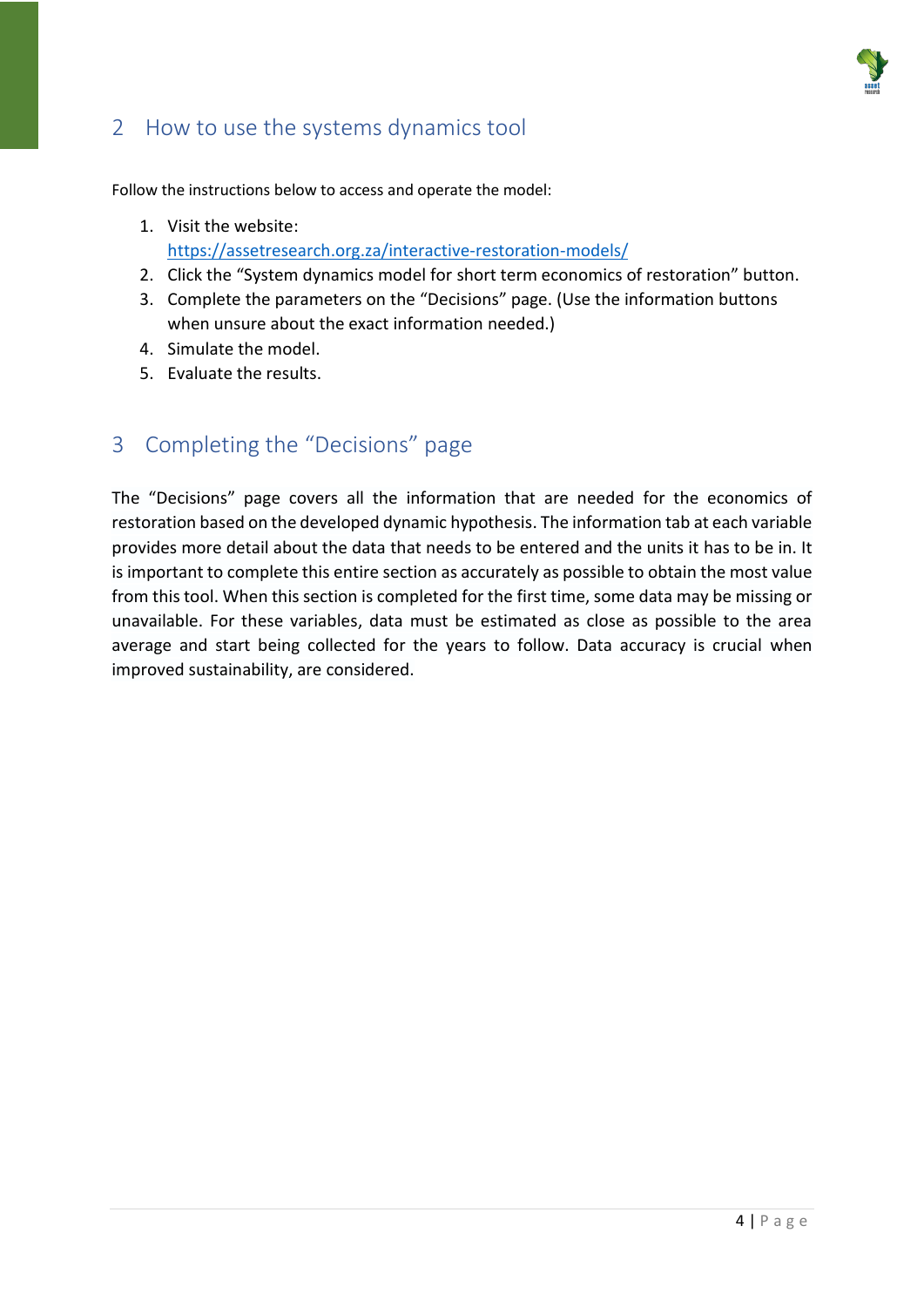

# <span id="page-4-0"></span>3.1 Contract parameters

Contract parameters covers the general parameters that are considered when a restoration project involved in clearing of invasive alien plants are drawn-up or awarded. This includes the length of the project, the budget awarded for the project from public and private sectors for both initial IAP clearings as well as follow-up clearings (if the project includes follow-up clearing). It also considers the delays in the project, either delays from when the contract was initialized to actual clearings being carried out or delays considering how long after the initial clearing, follow-up clearings are done.

| <b>Contract related</b><br>parameters             | <b>Description</b>                                                                                   | <b>Units</b>                      |
|---------------------------------------------------|------------------------------------------------------------------------------------------------------|-----------------------------------|
| Initial project length                            | The number of years a restoration project is<br>contracted for                                       | year                              |
| Initial contract delay                            | The time between contractual project start<br>time and actual restoration clearing project<br>start. | year                              |
| Initial restoration<br>clearing: public budget    | The total budget allocated for initial<br>restoration IAP clearing from the public<br>sector.        | Rand                              |
| Initial restoration<br>clearing: private budget   | The total budget allocated for initial<br>restoration IAP clearing from the private<br>sector.       | Rand                              |
| Number of follow-up<br>restoration cycles         | Frequency of follow-ups over a 5 years 20<br>interval period                                         | Number of<br>follow-ups<br>(dmnl) |
| Follow-up restoration<br>clearing delays          | Length of delay for (all) follow-up clearing<br>completion                                           | year                              |
| Follow-up restoration<br>clearing: public budget  | The total budget allocated for all follow-up<br>restoration IAP clearing from the public<br>sector.  | Rand                              |
| Follow-up restoration<br>clearing: private budget | The total budget allocated for all follow-up<br>restoration IAP clearing from the private<br>sector. | Rand                              |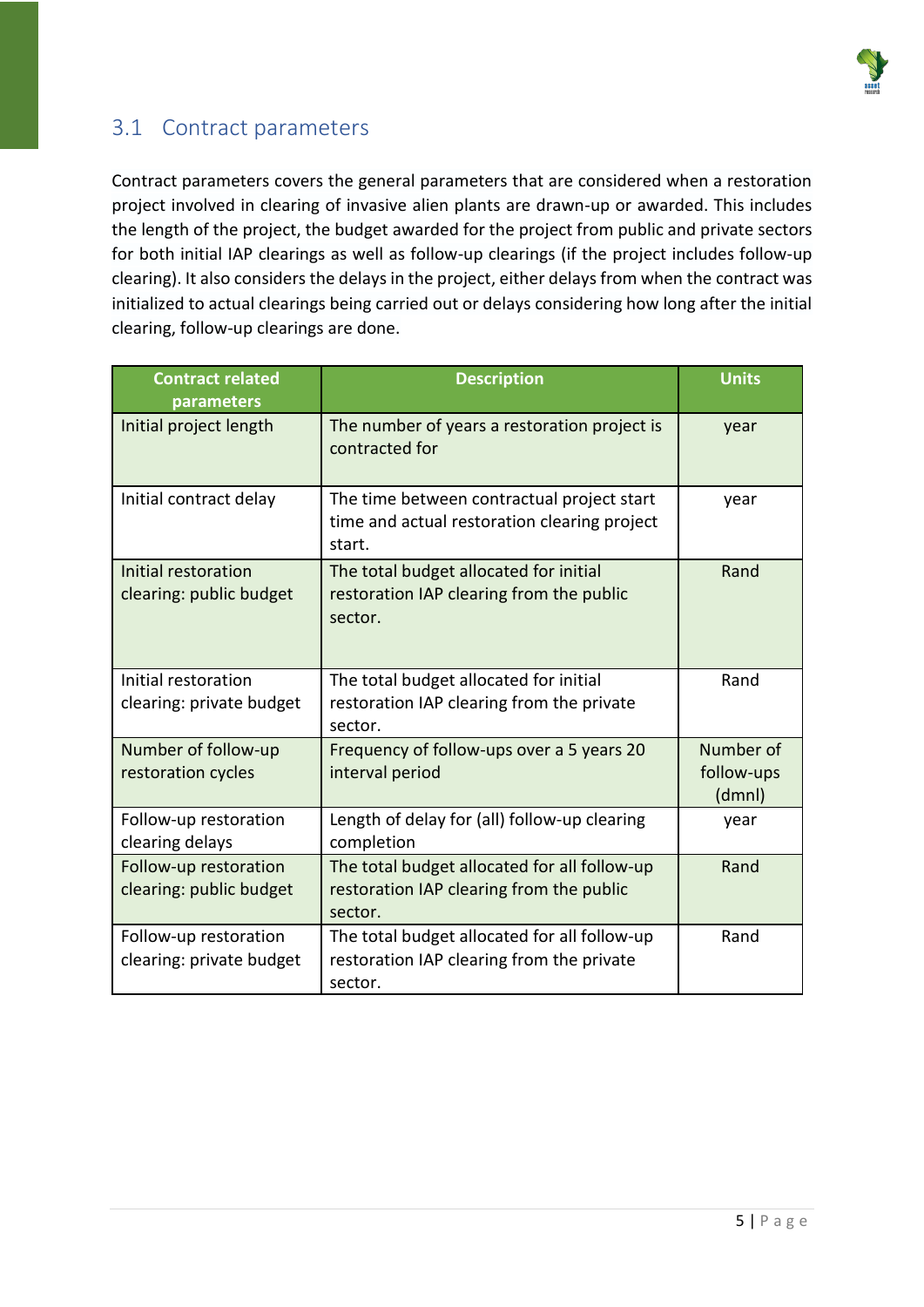

# <span id="page-5-0"></span>3.2 Initial ecosystem state parameters

Initial ecosystem state parameters include information pertaining to the extent and condition of the degraded land that a restoration project will be addressing. This includes identifying the specific type of invasive species that would be cleared from the area as well as restoration exit threshold.

| Initial ecosystem state<br>parameters | <b>Description</b>                                                                 | <b>Units</b>    |
|---------------------------------------|------------------------------------------------------------------------------------|-----------------|
| Initial degradation extent            | The extent of degraded land prior to any IAP<br>clearing                           | <b>Hectares</b> |
| Initial degradation<br>condition      | The % of area that is considered degraded                                          | % (dmnl)        |
| Dominant invasive species             | The dominant invasive species that would<br>be removed during restoration clearing | species         |
| Restoration exit threshold            | The replacement value of the improvements<br>at the affected area                  | % (dmnl)        |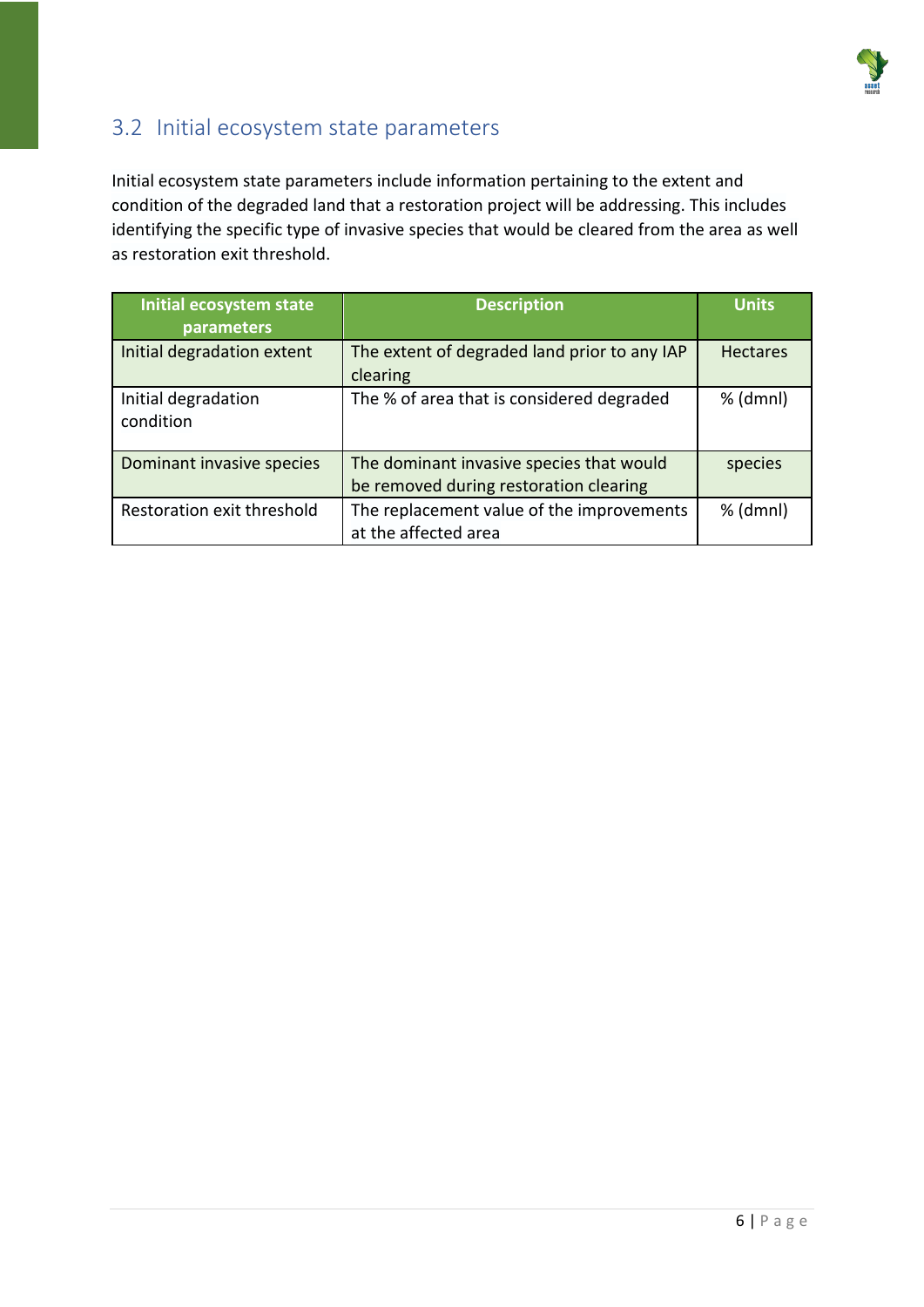

### <span id="page-6-0"></span>3.3 Economic parameters

Information required to complete this section are related to all the economic variables considered for restoration clearing projects. This includes the unit opportunity cost, unit benefit, unit cost per species and discount rate.

| <b>Economic parameters</b>     | <b>Description</b>                             | <b>Units</b>    |
|--------------------------------|------------------------------------------------|-----------------|
| Unit opportunity cost of       | Monetary potential loss from a missed          | Rand/hectare    |
| degradation                    | opportunity by not attending to degraded       |                 |
|                                | land                                           |                 |
| Unit benefit of restoration    | Monetary potential benefit gained by           | Rand/hectare    |
|                                | addressing degraded land                       |                 |
| Initial restoration: jobs      | The total labour required for the initial      | Job/hectare     |
| required                       | restoration phase                              |                 |
| Follow-up restoration phase:   | The total labour required for all the follow-  | Job/hectare     |
| jobs required                  | up restoration phases                          |                 |
| Discount rate                  | The rate of return that investors investing in | %               |
|                                | restoration clearing projects can expect       | (fraction/year) |
| Initial restoration: unit cost | Unit cost to remove one hectare of Acacia      | Rand/hectare    |
| of Acacia mearnsii             | mearnsii in the initial restoration clearing   |                 |
|                                | phase                                          |                 |
| Follow-up restoration: unit    | Unit cost to remove one hectare of Acacia      | Rand/hectare    |
| cost of Acacia mearnsii        | mearnsii in the follow-up restoration          |                 |
|                                | clearing phase                                 |                 |
| Initial restoration: unit cost | Unit cost to remove one hectare of Acacia      | Rand/hectare    |
| of Acacia cyclops              | cyclops in the initial restoration clearing    |                 |
|                                | phase                                          |                 |
| Follow-up restoration: unit    | Unit cost to remove one hectare of Acacia      | Rand/hectare    |
| cost of Acacia cyclops         | cyclops in the follow-up restoration clearing  |                 |
|                                | phase                                          |                 |
| Initial restoration: unit cost | Unit cost to remove one hectare of Acacia      | Rand/hectare    |
| of Acacia longifolia           | longifolia in the initial restoration clearing |                 |
|                                | phase                                          |                 |
| Follow-up restoration: unit    | Unit cost to remove one hectare of Acacia      | Rand/hectare    |
| cost of Acacia longifolia      | longifolia in the follow-up restoration        |                 |
|                                | clearing phase                                 |                 |
| Initial restoration: unit cost | Unit cost to remove one hectare of Pinus       | Rand/hectare    |
| of Pinus spp                   | spp in the initial restoration clearing phase  |                 |
| Follow-up restoration: unit    | Unit cost to remove one hectare of Pinus       | Rand/hectare    |
| cost of Pinus spp              | spp in the follow-up restoration clearing      |                 |
|                                | phase                                          |                 |
| Initial restoration: unit cost | Unit cost to remove one hectare of Opuntia     | Rand/hectare    |
| of Opuntia aurantiaca          | aurantiaca in the initial restoration clearing |                 |
|                                | phase                                          |                 |
| Follow-up restoration: unit    | Unit cost to remove one hectare of Opuntia     | Rand/hectare    |
| cost of Opuntia aurantiaca     | aurantiaca in the follow-up restoration        |                 |
|                                | clearing phase                                 |                 |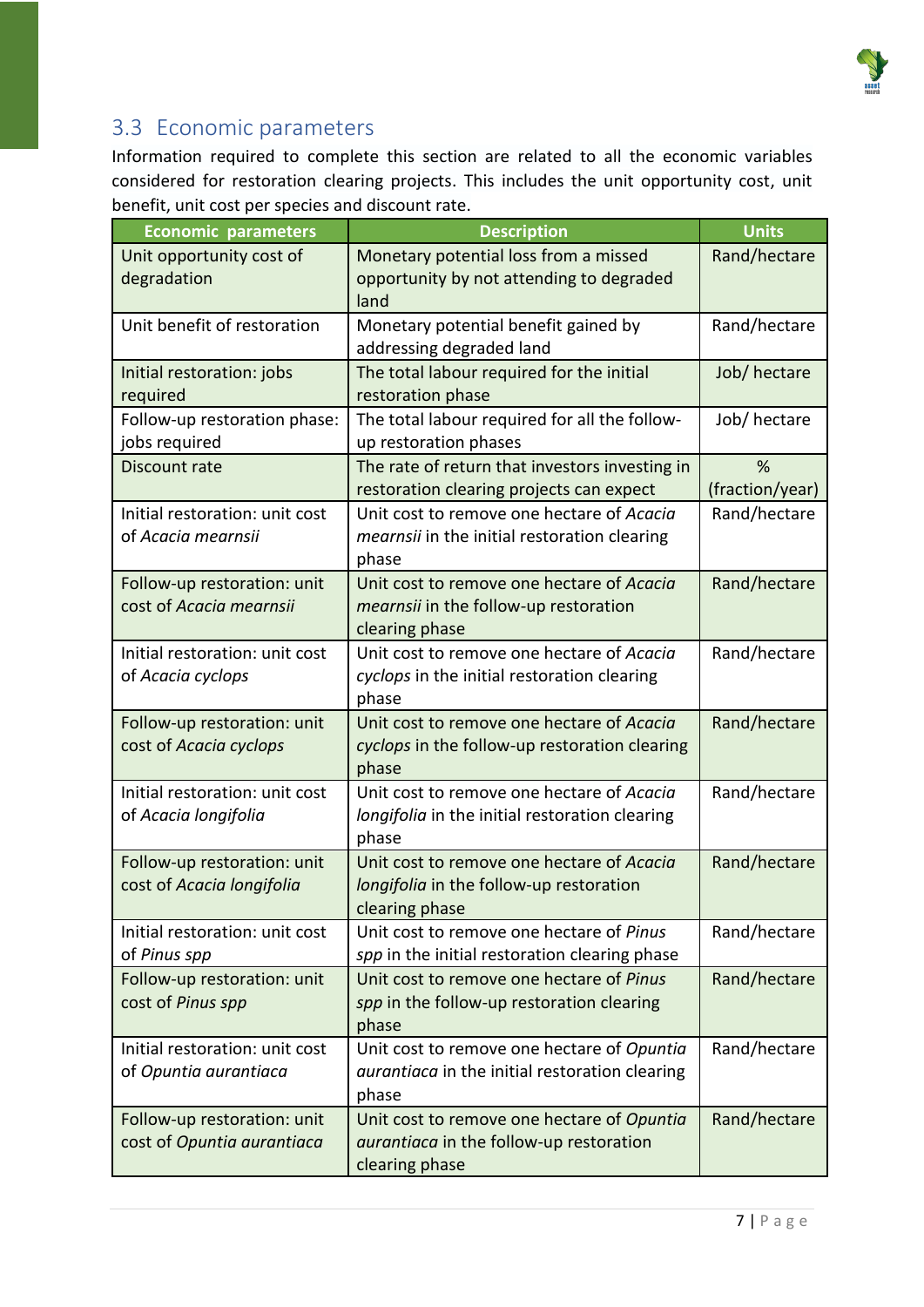

# <span id="page-7-0"></span>4 Interpreting the results

The results from different management strategies and most important environmental indicators on the farm can be viewed on the "Main results" page and the "Results details" page. The total contribution to GHG emissions from the farm will be illustrated on these pages. The baseline carbon footprint for the farm stems from the initial assessment based on the current practices and available data. The baseline evaluation can be used to identify primary drivers for GHG emissions on the farm. This may result in emission reduction opportunities and assist in the identification of efficiency drivers as well as associated financial and economic costs and benefits. The impact of management changes and progress can be monitored over time through annual assessments. More information on how to interoperate and understand the results graphs is given below.

### <span id="page-7-1"></span>4.1 Biophysical results

These results presented are related to the physical state of the area of land that the restoration project attended to. The results provide insights into the state of the area over time based on the inputted decision parameters.

- 1. The area under initial restoration is expressed in hectares and represents the amount of land that is at each a specific time undergoing the initial clearing of the inputted dominant invasive species.
- 2. The initial restored area is expressed in hectares and is shows the amount of land that has successfully initially been cleared from the IAP, however, has not undergone any further follow-up clearing and has a high potential for IAP regrowth.
- 3. The area under follow-up restoration is expressed in hectares and represents the amount of land that is at each a specific time undergoing follow-up clearing of the inputted dominant invasive species
- 4. The degraded area is expressed in hectares and show the total area considered to be degraded and not being cleared (in either initial or follow-up phases) or re-degraded land after regrowth of IAP. A successful project should see degraded land decreasing over time.
- 5. The restoration success is expressed in hectares and shows the total area considered to be fully or as closely restored to its original state. An area of land is only conceded restored is the potential for regrowth of IAP is very low or if 85% of that area is at its original state.